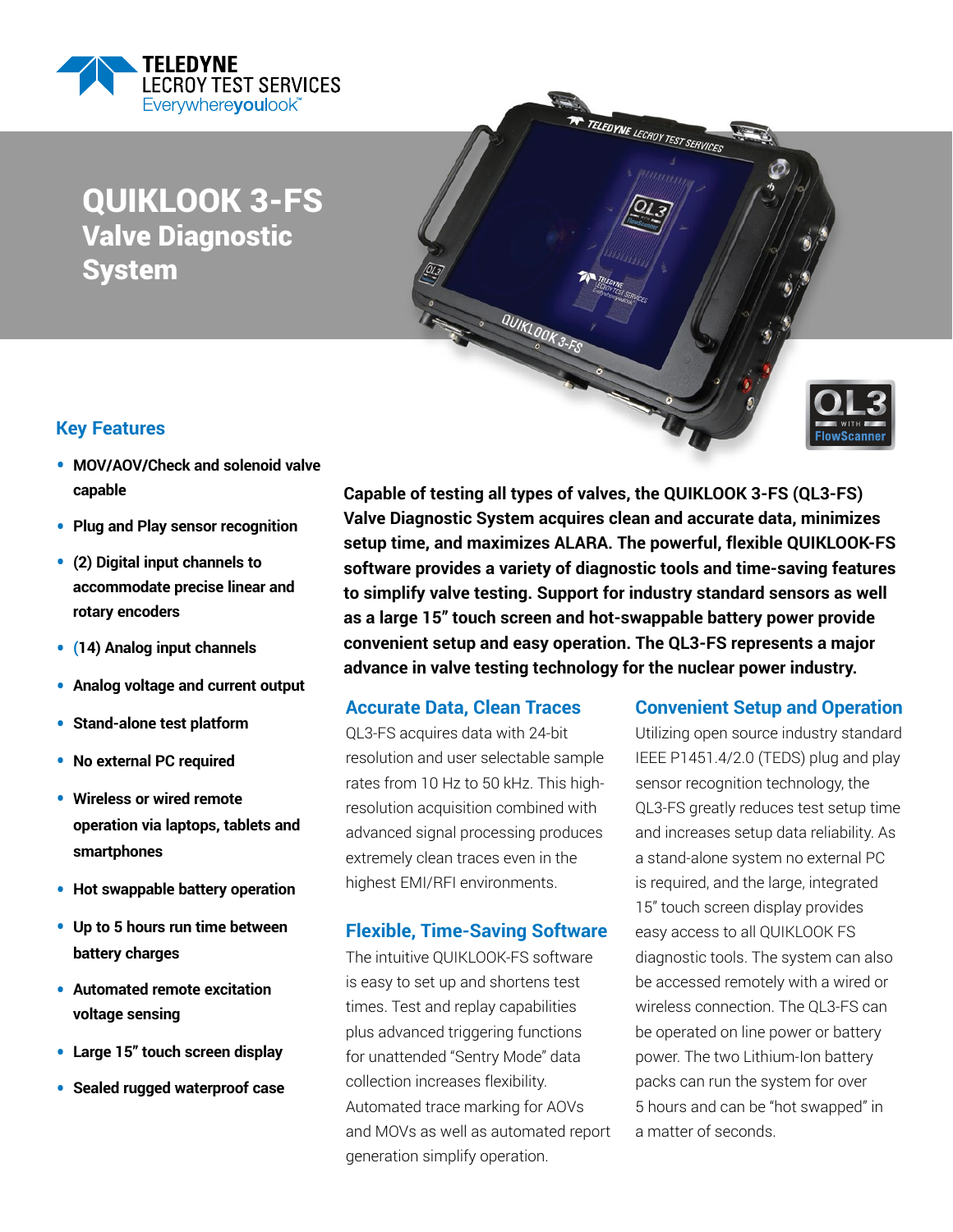## **QUIKLOOK-FS Valve Testing & Analysis Software – MOV**

**The powerful, flexible QUIKLOOK-FS software platform provides a variety of diagnostic tools and time-saving features for the QL3-FS. Capable of testing MOVs and AOVs, common features include start and stop triggers enabling unattended operation; data acquisition rates up to 50,000 samples per second; and data acquisition integrated with Windows-based analysis software with a variety of standard and customizable test reports.**

## **Key MOV Features**

#### **Analysis**

- Automarking of traces
- Average running loads, lights and stroke times
- Stem Factor and COF calculations
- Analysis of motor power phasing with sensor self-correction feature
- Calculated channels are recalculated when the dependent channel is revised
- FFT may be performed on a trending plot
- Unlimited number of math channels
- Delta Y Function
- Spike Removal



### **Configuration**

- Channel configuration is automatically loaded through sensor recognition technology
- Up to 16 channels may be configured for acquisition as strain gage, single ended or differential
- Up to 2 channels may be configured for digital inputs
- Channel configuration includes sensor details such as calibration information
- RMS, filter, and motor power channels may be predefined
- C-Clamp sensitivity calculator, Pretension Screen, warning if pretension is lost
- Warning for out-of-cal sensors

**All input channel values are displayed in both volts and engineering units with the ability to zero channels. Other common display features are single-channel bar or pretension level / target range window. Self-check verification is performed on start-up.**

#### **Plots**

- No limit to the number of traces that can be plotted in a pane; up to 6 panes may be displayed on the screen at once
- Panes are independently resizable
- Plot annotations available: data point values, text and footnotes
- Markers shown on trending plots: none, all, or currently-selected test only
- XY plotting
- Can display markers on XY plots
- Plot preference controls: color/ background, maximum number of points, default title, legend style and channel unit groups
- Customized plots can be saved or exported in .pdf format
- FFT Y-axis scaling may be logarithmic or linear; additional resolution choices available
- Marker Filtering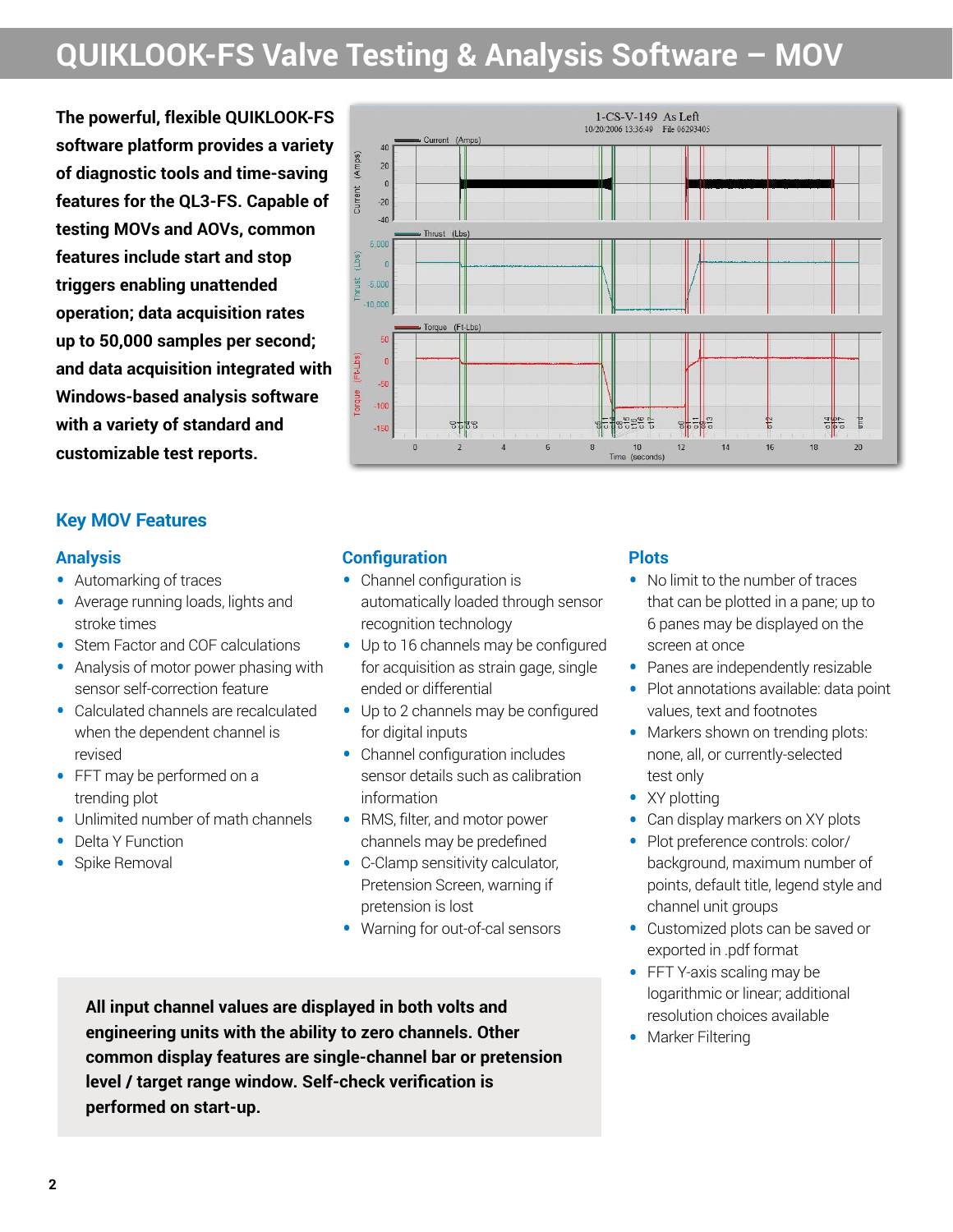## **QUIKLOOK-FS Valve Testing & Analysis Software – AOV**



## **Key AOV Features**

## **Data Acquisition**

- AOV control signal options:
	- $-0$  to 10 volts
	- $-10$  to  $+10$  volts
	- 0-24 ma, 0-55 ma
- Tests Performed:
	- Dynamic Scan
	- Step Change
	- Static Point
	- Step Study
	- Stepped Ramp
	- Sensitivity Test
	- HDRL Test
	- Sinewave
	- Drop Test
	- Custom Tests
- QUIKLOOK FS Software can manage up to 16 channels of input data including:
	- Pressures
	- Currents
	- Voltages
	- Strain Gauges (Torque & Thrust)
	- Displacements (Analog & Digital)
- Channel configuration is automatically loaded through sensor recognition
- Acquisition screen supports manual control of the valve with readouts from all channels for valve setup
- Configuration Database with actuator design parameters

## **Test Data**

- Unlimited comments may be stored with the test
- Channel names and numbers are customizable

### **Plots**

- Predefined plots used for analysis:
	- Overall Calibration
	- Mechanical Properties
	- Transducer Calibration
	- Positioner Calibration
	- Static Point
	- Drop Test
	- Stroke Time
	- Step Study
	- Sensitivity
- Time-based and XY plots
- Customized plots can be saved or exported in .pdf format

**Our QUIKLOOK-FS software is the result of a collaboration with Emerson Fisher to combine the QUIKLOOK and Flowscanner software packages. Many AOV features have been added including built in design parameters for Fisher Valves, a new "tree" style file structure option and pass / fail criteria for test results.**

## **Analysis**

- Automarking of traces
- Predefined Plots show applicable results on-screen
- Calculated Results Include:
	- Seat Load
	- Service Seat Load
	- Unseating Force
	- Valve Friction
	- Stroke Length
	- Spring Rate
	- Benchset
	- Supply Pressure: Initial, Ave. Min, Max, % Decrease
	- Pilot Stroke Length
	- Pilot Spring Rate
	- Pilot Seat Load
	- Transducer HD Error
	- Positioner HD Error
	- Overall HD Error
	- Stroke Times
	- Pressure Drop
- Unlimited number of math channels

**All input channel values are displayed in both volts and engineering units with the ability to zero channels. Other common display features are single-channel bar or pretension level / target range window. Self-check verification is performed on start-up.**